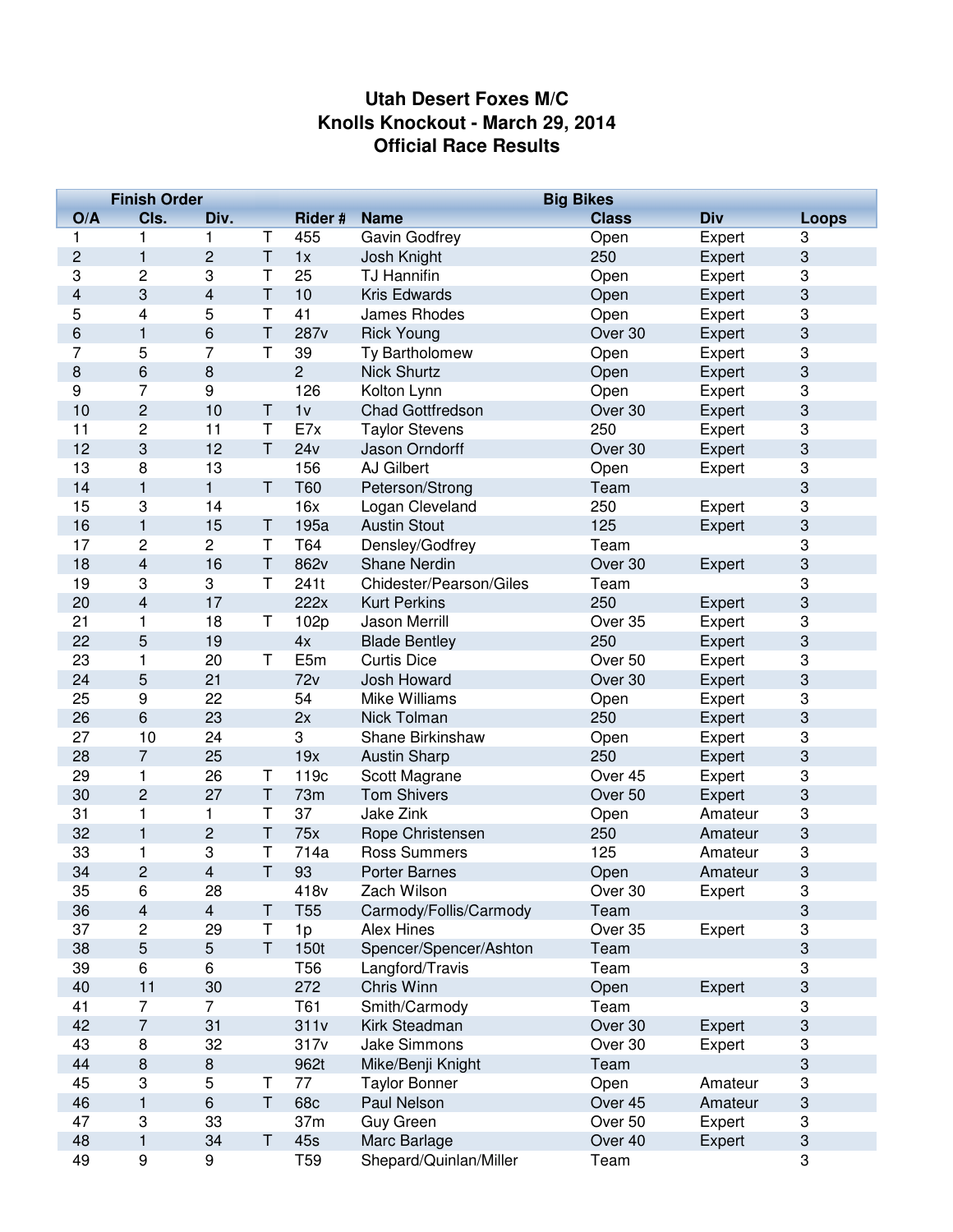| 50  | 10                        | 10               |              | T <sub>57</sub> | Slaytor/Cole Baldwin  | Team               |         | $\ensuremath{\mathsf{3}}$ |
|-----|---------------------------|------------------|--------------|-----------------|-----------------------|--------------------|---------|---------------------------|
| 51  | 12                        | 35               |              | 159             | Kyler Christensen     | Open               | Expert  | 3                         |
| 52  | $\ensuremath{\mathsf{3}}$ | 36               |              | 80p             | <b>Tyson Hannig</b>   | Over 35            | Expert  | 3                         |
| 53  | $\mathbf{1}$              | $\mathbf{1}$     | Т            | 18x             | Cole Farrell          | 250                | Novice  | 3                         |
| 54  | $\overline{c}$            | 37               | T            | 101c            | <b>Rod Murphy</b>     | Over 45            | Expert  | 3                         |
| 55  | $\overline{c}$            | 38               | Τ            | 4s              | <b>Corey Collins</b>  | Over 40            | Expert  | 3                         |
| 56  | $\overline{c}$            | $\overline{7}$   | $\top$       | 111x            | Payton Gerber         | 250                | Amateur | 3                         |
| 57  | 1                         | 8                | Т            | A <sub>5p</sub> | <b>Todd Jenkins</b>   | Over 35            | Amateur | 3                         |
| 58  | $\overline{\mathbf{4}}$   | $\boldsymbol{9}$ | $\top$       | 263             | <b>Tyler Sorensen</b> | Open               | Amateur | 3                         |
| 59  | $\overline{2}$            | 10               | T            | 962a            | Kobee Knight          | 125                | Amateur | 3                         |
| 60  | 3                         | 39               |              | 2c              | <b>Vince Barnes</b>   | Over 45            | Expert  | $\ensuremath{\mathsf{3}}$ |
| 61  | 3                         | 40               | Τ            | 13s             | Mike Woodall          | Over 40            | Expert  | 3                         |
| 62  | $\mathbf{1}$              | 11               | T            | 75s             | Selby Bringhurst      | Over 40            | Amateur | 3                         |
| 63  | 5                         | 12               | T            | 32              | James Totten          | Open               | Amateur | 3                         |
| 64  | $\sqrt{3}$                | 13               | $\mathsf T$  | 23x             | Kade Patten           | 250                | Amateur | 3                         |
| 65  | 4                         | 41               |              | 428c            | Jim Kone              | Over 45            |         | 3                         |
|     |                           |                  |              |                 |                       |                    | Expert  | 3                         |
| 66  | 11                        | 11               |              | T67             | Tyler/Peterson        | Team               |         |                           |
| 67  | $\mathbf 2$               | 14               | T            | 669c            | <b>Wayne Domke</b>    | Over 45            | Amateur | 3                         |
| 68  | $\sqrt{3}$                | 15               |              | 50c             | <b>Marty Brewster</b> | Over 45            | Amateur | $\ensuremath{\mathsf{3}}$ |
| 69  | 1                         | $\sqrt{2}$       | Τ            | 113a            | <b>Tyler Fritzges</b> | 125                | Novice  | 3                         |
| 70  | $\mathbf{1}$              | 16               | $\sf T$      | 28v             | Stephanie Woolslayer  | Over 30            | Amateur | 3                         |
| 71  | 1                         | 3                | T            | P <sub>6</sub>  | Hunter Houghton       | Open               | Novice  | 3                         |
| 72  | $\overline{\mathbf{4}}$   | 42               |              | 77m             | <b>Bill Sharp</b>     | Over <sub>50</sub> | Expert  | 3                         |
| 73  | 6                         | 17               |              | A8              | Selby Oldroyd         | Open               | Amateur | 3                         |
| 74  | $\overline{\mathbf{4}}$   | 18               |              | 17 <sub>c</sub> | John Fors             | Over 45            | Amateur | 3                         |
| 75  | 12                        | 12               |              | T62             | Davies/Carlson        | Team               |         | 3                         |
| 76  | $\ensuremath{\mathsf{3}}$ | 19               |              | 89a             | Hunter Long           | 125                | Amateur | 3                         |
| 77  | $\overline{7}$            | 20               |              | A1              | <b>Austin McFee</b>   | Open               | Amateur | 3                         |
| 78  | $\mathbf{1}$              | $\overline{4}$   | T            | 898v            | Jared Maughan         | Over 30            | Novice  | 3                         |
| 79  | $\mathbf 2$               | 21               | T            | 37p             | Dave Mosher           | Over 35            | Amateur | 3                         |
| 80  | $\overline{\mathbf{4}}$   | 22               |              | 39a             | Evan DeGray           | 125                | Amateur | 3                         |
| 81  | 1                         | 23               | T            | 194w            | Shelbie Kolan         | Women              | Amateur | 3                         |
| 82  | $\overline{\mathbf{4}}$   | 24               |              | 292x            | Paxton Van            | 250                | Amateur | 3                         |
| 83  | 8                         | 25               |              | 711             | Ryan Henrichsen       | Open               | Amateur | 3                         |
| 84  | $\overline{c}$            | 26               | T            | 32s             | <b>Andy Winters</b>   | Over 40            | Amateur | $\ensuremath{\mathsf{3}}$ |
| 85  | 5                         | 27               |              | A4a             | <b>Scott Myers</b>    | 125                | Amateur | 3                         |
| 86  | $\boldsymbol{9}$          | 28               |              | 52              | Mitch Underwood       | Open               | Amateur | 3                         |
| 87  | 5                         | 43               |              | 21m             | Ron Zobell            | Over 50            | Expert  | 3                         |
| 88  | $\ensuremath{\mathsf{3}}$ | 29               | Τ            | 808p            | Corey Olson           | Over 35            | Amateur | 3                         |
| 89  | $\mathbf 2$               | 5                | T            | 977a            | <b>Chance Newson</b>  | 125                | Novice  | 3                         |
| 90  | $\ensuremath{\mathsf{3}}$ | 30               | T            | 62s             | <b>Chris Landers</b>  | Over 40            | Amateur | 3                         |
| 91  | 5                         | 31               |              | A3x             | Luke Mitchell         | 250                | Amateur | 3                         |
| 92  | 10                        | 32               |              | 45              | <b>Martin Smith</b>   | Open               | Amateur | 3                         |
| 93  | $\overline{c}$            | 6                | Τ            | 71              | Jayden Densley        | Open               | Novice  | 3                         |
| 94  | $\ensuremath{\mathsf{3}}$ | $\overline{7}$   | $\mathsf{T}$ | 50              | <b>Walker Rix</b>     | Open               | Novice  | 3                         |
| 95  | 6                         | 44               |              | 24m             | <b>Mike Nield</b>     | Over 50            | Expert  | 3                         |
| 96  | $\overline{\mathbf{4}}$   | 45               |              | 69s             | <b>Mike Stout</b>     | Over 40            | Expert  | 3                         |
| 97  | 5                         | 46               |              | 59c             | <b>Brian Pittard</b>  | Over 45            | Expert  | 3                         |
| 98  | 11                        | 33               |              | A7              | Scott Chisholm        | Open               | Amateur | 3                         |
|     |                           |                  |              |                 |                       |                    |         |                           |
| 99  | 13                        | 47               |              | 155             | <b>Jeff Dewaal</b>    | Open               | Expert  | 3                         |
| 100 | 12                        | 34               |              | 533             | Jaxon Bowden          | Open               | Amateur | $\mathbf{2}$              |
| 101 | $\overline{\mathbf{4}}$   | 35               |              | 427s            | Cary Welch            | Over 40            | Amateur | $\mathbf 2$               |
| 102 | $\overline{7}$            | 48               |              | 1 <sub>m</sub>  | Mark Smith            | Over 50            | Expert  | $\mathbf{2}$              |
| 103 | 5                         | 49               |              | 5s              | Collin Scott          | Over 40            | Expert  | $\mathbf 2$               |
| 104 | $\mathbf{2}$              | 8                | T            | 42x             | Kyle Moos             | 250                | Novice  | $\mathbf{2}$              |
| 105 | 5                         | 36               |              | 34c             | <b>Brant Roberts</b>  | Over 45            | Amateur | $\mathbf 2$               |
| 106 | $\sqrt{5}$                | 37               |              | 48s             | <b>Richard Henrie</b> | Over 40            | Amateur | $\mathbf{2}$              |
| 107 | $\overline{\mathbf{4}}$   | 9                | T            | 489             | <b>Brody Yardley</b>  | Open               | Novice  | $\overline{\mathbf{c}}$   |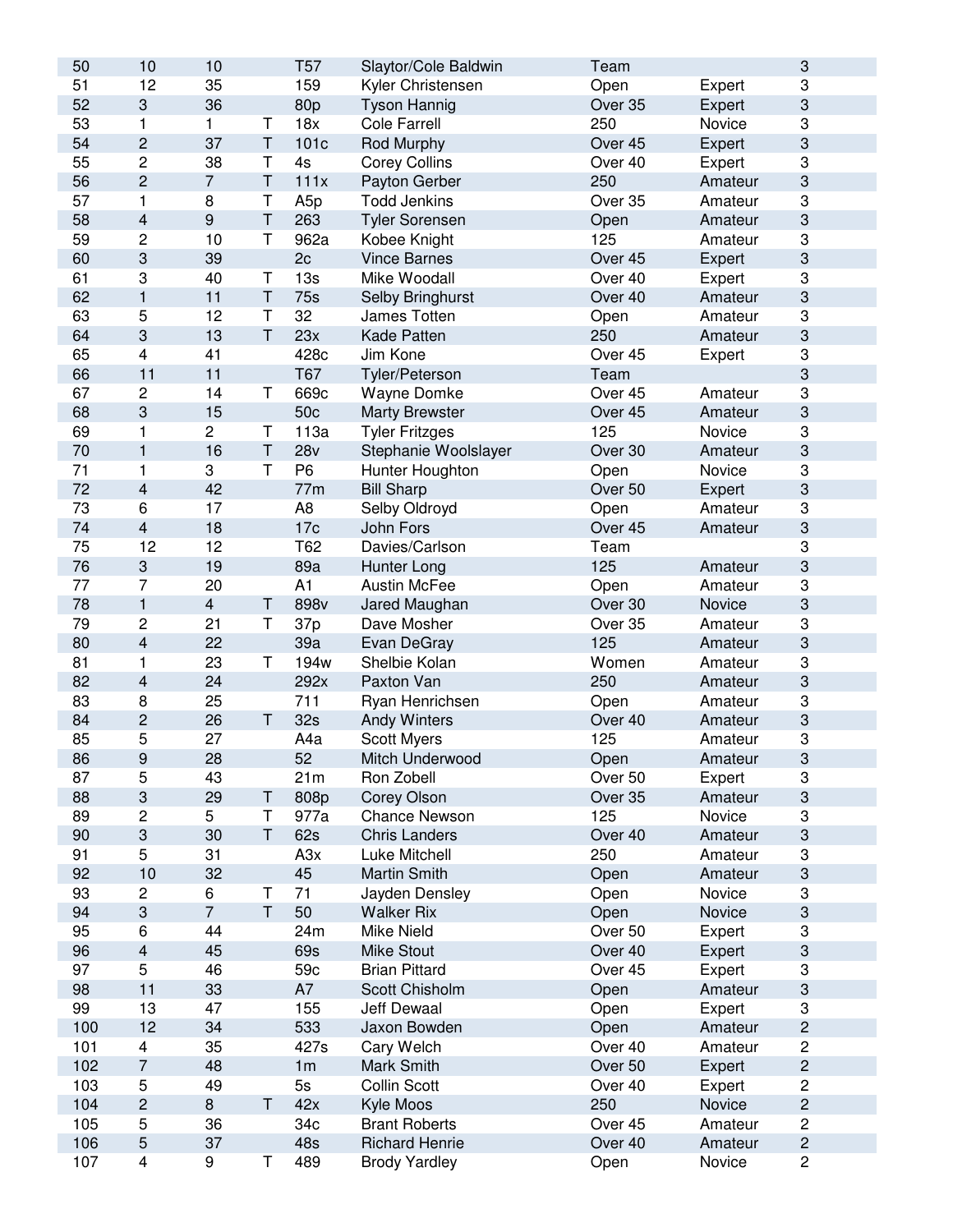| 108 | 6                         | 38           |    | 44x              | <b>Holden Gasser</b>      | 250       | Amateur            | $\sqrt{2}$     |
|-----|---------------------------|--------------|----|------------------|---------------------------|-----------|--------------------|----------------|
| 109 | 3                         | 10           | Т  | 56x              | <b>Chandler Montague</b>  | 250       | Novice             | $\overline{2}$ |
| 110 | $\ensuremath{\mathsf{3}}$ | 11           | T  | 243a             | <b>Hunter Gottfredson</b> | 125       | Novice             | $\mathbf 2$    |
| 111 | 1                         | 39           | Τ  | 417m             | Lynn Summers              | Over 50   | Amateur            | $\overline{c}$ |
| 112 | $\overline{c}$            | 40           | T  | 564v             | Mike Jensen               | Over 30   | Amateur            | $\mathbf 2$    |
| 113 | 6                         | 50           |    | E8s              | <b>Starley Stevens</b>    | Over 40   | Expert             | $\overline{c}$ |
| 114 | $\overline{7}$            | 41           |    | 420x             | <b>Brandon Fors</b>       | 250       | Amateur            | $\mathbf 2$    |
| 115 | 2                         | 12           | Τ  | 36v              | Luke Johansen             | Over 30   | Novice             | $\overline{c}$ |
| 116 | 3                         | 42           | T  | 38 <sub>V</sub>  | Scott Schrump             | Over 30   | Amateur            | $\sqrt{2}$     |
| 117 | 1                         | $\mathbf{1}$ |    | P <sub>21</sub>  | Chris Allen               | Sportsman | Sportsman          | $\overline{c}$ |
| 118 | 4                         | 13           | T  | P <sub>8a</sub>  | Aaron Sparkman            | 125       | Novice             | $\overline{c}$ |
| 119 | 6                         | 43           |    | 40s              | <b>James Millett</b>      | Over 40   | Amateur            | 2              |
| 120 | 5                         | 14           | Τ  | P <sub>4</sub> a | Morgan Bogue              | 125       | Novice             | $\overline{c}$ |
| 121 | 4                         | 44           | T  | 414v             | Nate Clark                | Over 30   | Amateur            | 2              |
| 122 | 5                         | 45           |    | 13v              | <b>Austin Olson</b>       | Over 30   | Amateur            | $\overline{c}$ |
| 123 | 1                         | 15           | T  | 317p             | Ryan Hughes               | Over 35   | Novice             | $\overline{c}$ |
| 124 | 3                         | 16           | T  | 762v             | Sam Scott                 | Over 30   | Novice             | $\mathbf 2$    |
| 125 | 5                         | 17           | T  | 436              | Jeremy Anderson           | Open      | Novice             | $\overline{c}$ |
| 126 | $\overline{\mathbf{4}}$   | 46           |    | 77p              | Jeremy Bennett            | Over 35   | Amateur            | $\sqrt{2}$     |
| 127 | 13                        | 13           |    | 31t              | Scott Stone/Jason Reese   | Team      |                    | $\overline{c}$ |
| 128 | $\overline{7}$            | 47           |    | 11s              | <b>Brian Adams</b>        | Over 40   |                    | $\overline{c}$ |
|     |                           | 48           |    |                  |                           | Over 40   | Amateur<br>Amateur | $\mathbf 2$    |
| 129 | $\bf 8$                   |              |    | 629s             | <b>Travis Gardner</b>     |           |                    |                |
| 130 | $\boldsymbol{9}$          | 49           |    | 14s              | Kurt Eldredge             | Over 40   | Amateur            | $\sqrt{2}$     |
| 131 | $\sqrt{2}$                | 50           | Τ  | 55m              | <b>Bill Winters</b>       | Over 50   | Amateur            | $\sqrt{2}$     |
| 132 | $\overline{c}$            | 18           | Τ  | 120p             | <b>Matt Hunt</b>          | Over 35   | Novice             | $\mathbf 2$    |
| 133 | 4                         | 19           | T  | 98x              | Chase Cowan               | 250       | Novice             | $\overline{c}$ |
| 134 | 5                         | 20           | T. | P17x             | Austin Webster            | 250       | Novice             | $\sqrt{2}$     |
| 135 | 3                         | 21           |    | 19p              | <b>Braden Day</b>         | Over 35   | Novice             | 2              |
| 136 | $\,6\,$                   | 22           | T. | 86               | Corby Fuhriman            | Open      | Novice             | $\overline{c}$ |
| 137 | 14                        | 14           |    | T65              | Jepsen/Goldman            | Team      |                    | 2              |
| 138 | $\overline{\mathbf{4}}$   | 23           |    | 495 <sub>v</sub> | Kyle West                 | Over 30   | Novice             | $\overline{c}$ |
| 139 | 7                         | 24           | T  | 486              | <b>Trent Pastir</b>       | Open      | Novice             | $\sqrt{2}$     |
| 140 | $\,6\,$                   | 25           | T. | 97a              | Cole Cowan                | 125       | Novice             | $\mathbf 2$    |
| 141 | 13                        | 51           |    | 758              | Spencer Kirk              | Open      | Amateur            | $\overline{c}$ |
| 142 | $\,6\,$                   | 52           |    | 762a             | Hunter Craghead           | 125       | Amateur            | $\sqrt{2}$     |
| 143 | $\overline{\mathbf{4}}$   | 26           |    | 42p              | Jared Whitaker            | Over 35   | Novice             | $\sqrt{2}$     |
| 144 | 8                         | 27           |    | 420              | Marcus Johnson            | Open      | Novice             | $\mathbf{2}$   |
| 145 | 9                         | 28           |    | 65               | Derek Habel               | Open      | Novice             | $\sqrt{2}$     |
| 146 | 6                         | 29           |    | 87x              | Peter Ericksen            | 250       | Novice             | $\mathbf 2$    |
| 147 | 1                         | 30           | Τ  | 82s              | <b>Bryce Diton</b>        | Over 40   | Novice             | $\overline{c}$ |
| 148 | 5                         | 31           |    | 22v              | <b>Tyson Andrewss</b>     | Over 30   | Novice             | $\overline{c}$ |
| 149 | 7                         | 32           | Т  | P <sub>10a</sub> | Colton Jaffa              | 125       | Novice             | $\overline{c}$ |
| 150 | $\,6$                     | 53           |    | 96 <sub>v</sub>  | Michael Goldman           | Over 30   | Amateur            | $\sqrt{2}$     |
| 151 | 8                         | 33           | Τ  | 930a             | McKay Moss                | 125       | Novice             | $\overline{c}$ |
| 152 | 10                        | 34           |    | 421              | <b>Mitch Crew</b>         | Open      | Novice             | $\sqrt{2}$     |
| 153 | 3                         | 54           |    | 46m              | Jon DeGray                | Over 50   | Amateur            | 2              |
| 154 | $\overline{7}$            | 35           |    | P9x              | <b>Casey Crandall</b>     | 250       | Novice             | $\sqrt{2}$     |
| 155 | 9                         | 36           |    | P16a             | <b>Brock Desppain</b>     | 125       | Novice             | 2              |
| 156 | 11                        | 37           |    | 46               | <b>Garrison Barnes</b>    | Open      | Novice             | $\sqrt{2}$     |
| 157 | 1                         | 38           | Τ  | 714w             | Josie Summers             | Women     | Novice             | $\overline{c}$ |
| 158 | 10                        | 39           |    | 24a              | Ryan Nelson               | 125       | Novice             | $\sqrt{2}$     |
| 159 | 1                         | 40           | Т  | P8m              | Steven Morgan             | Over 50   | Novice             | $\overline{c}$ |
| 160 | $\mathbf{2}$              | 41           | Τ  | 429s             | Terry VanLeevwen          | Over 40   | Novice             | $\sqrt{2}$     |
|     |                           |              |    |                  |                           |           |                    |                |
| 161 | $\overline{c}$            | 42           | Т  | 32m              | Kyle Crockett             | Over 50   | Novice             | $\overline{c}$ |
| 162 | 11                        | 43           |    | 325a             | <b>Trevor Drury</b>       | 125       | Novice             | $\sqrt{2}$     |
| 163 | 6                         | 44           |    | 426v             | Cole Beard                | Over 30   | Novice             | $\overline{c}$ |
| 164 | 12                        | 45           |    | P <sub>12</sub>  | Park Madsen               | Open      | Novice             | $\sqrt{2}$     |
| 165 | 1                         | 46           | Τ  | 29c              | Brandon Johnson           | Over 45   | Novice             | $\overline{c}$ |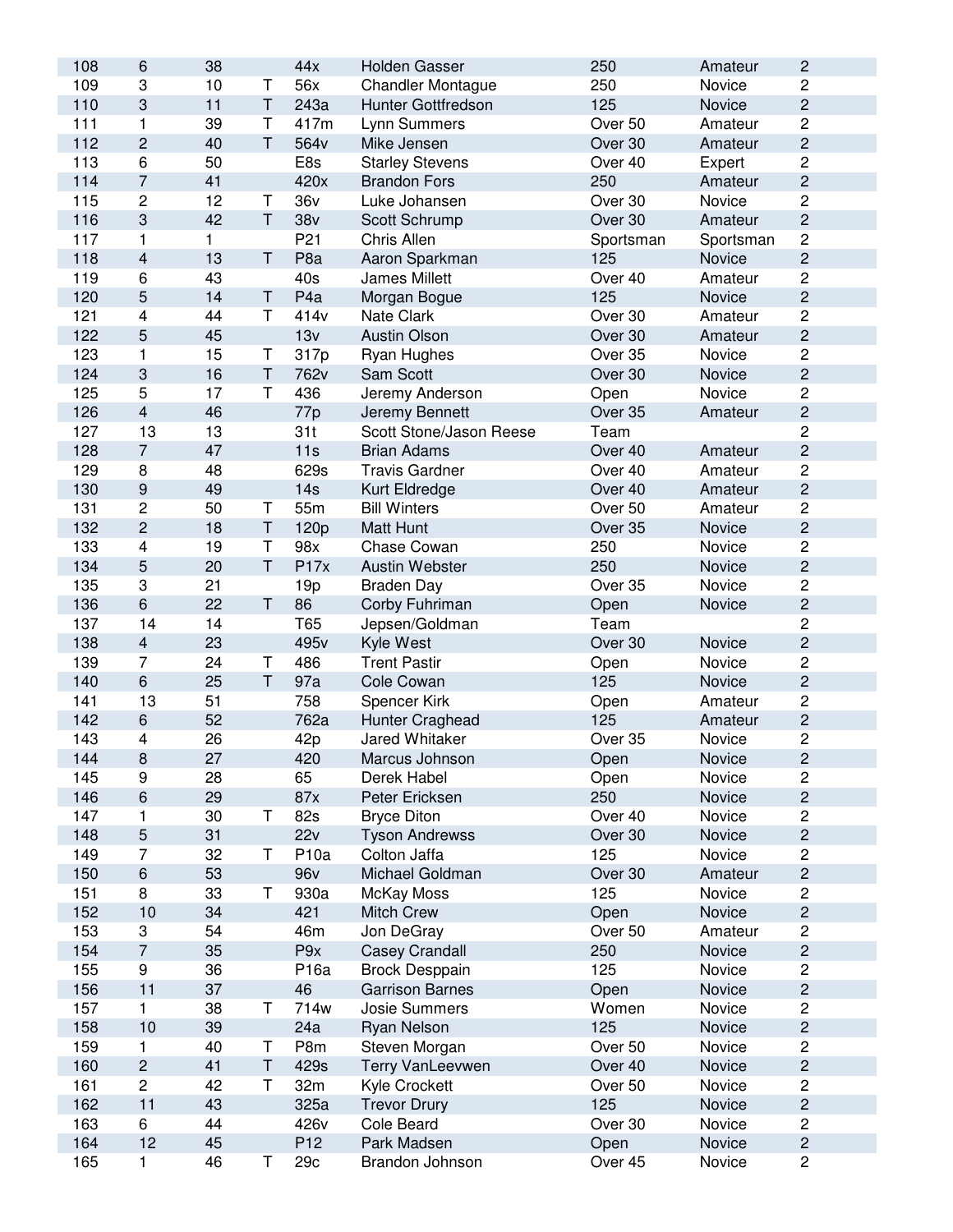| 166 | 3                       | 47             |   | 42s              | <b>Garrett Wallin</b>   | Over 40            | Novice    | $\sqrt{2}$     |
|-----|-------------------------|----------------|---|------------------|-------------------------|--------------------|-----------|----------------|
| 167 | 3                       | 48             |   | P15m             | <b>Steve McArthur</b>   | Over 50            | Novice    | $\overline{c}$ |
| 168 | $\overline{\mathbf{4}}$ | 49             |   | <b>P12s</b>      | Shawn Beck              | Over 40            | Novice    | $\overline{c}$ |
| 169 | $\overline{7}$          | 55             |   | 57a              | Chance Kolan            | 125                | Amateur   | $\mathbf 2$    |
| 170 | 12                      | 50             |   | 31a              | <b>Talon Stone</b>      | 125                | Novice    | $\overline{c}$ |
| 171 | 13                      | 51             |   | 42a              | <b>Riley Wallin</b>     | 125                | Novice    | $\overline{c}$ |
| 172 | $\overline{4}$          | 56             |   | 5m               | <b>Clay Liston</b>      | Over 50            | Amateur   | $\overline{c}$ |
| 173 | $\overline{c}$          | 52             |   | 92c              | Ludek Srajer            | Over 45            | Novice    | $\overline{c}$ |
| 174 | $\overline{7}$          | 53             |   | 27v              | <b>Stratton Graves</b>  | Over 30            | Novice    | $\overline{c}$ |
| 175 | 8                       | 54             |   | 119x             | <b>Tanner Smith</b>     | 250                | Novice    | $\overline{c}$ |
| 176 | 14                      | 55             |   | 718a             | <b>Luke Summers</b>     | 125                | Novice    | $\overline{c}$ |
| 177 | $\overline{7}$          | 57             |   | 925v             | <b>Tom Bowcutt</b>      | Over 30            | Amateur   | $\mathbf 2$    |
| 178 | $\mathsf g$             | 56             |   | 31x              | David Grzymkowski       | 250                | Novice    | $\overline{c}$ |
| 179 | 13                      | 57             |   | 196              | Joey Aagard             | Open               | Novice    | 2 *penalty     |
| 180 | 15                      | 58             |   | P7a              | Sawyer Henley           | 125                | Novice    | $\mathbf 2$    |
| 181 | $\overline{c}$          | $\overline{c}$ |   | p <sub>6</sub>   | Jason Henley            | Sportsman          | Sportsman | $\mathbf 2$    |
| 182 | 14                      | 59             |   | 690              | <b>Triston Harrison</b> | Open               | Novice    | $\overline{c}$ |
| 183 | 3                       | 60             |   | 949c             | <b>Scott Ewell</b>      | Over 45            | Novice    | $\overline{c}$ |
| 184 | $\overline{c}$          | 61             | Τ | <b>24w</b>       | Karlie Spencer          | Women              | Novice    | $\overline{c}$ |
| 185 | 15                      | 62             |   | 87               | Jeremy Mattinson        | Open               | Novice    | $\overline{c}$ |
| 186 | $\overline{c}$          | 58             |   | 82w              | <b>Christie Wilkes</b>  | Women              | Amateur   | $\overline{c}$ |
| 187 | 15                      | 15             |   | T63              | Hunter/Quinn Dunn       | Team               |           | $\overline{c}$ |
| 188 | 16                      | 16             |   | <b>T58</b>       | Spencer/Borovatz        | Team               |           | $\overline{c}$ |
| 189 | 1                       | 51             | Τ | N <sub>3</sub> r | Kerry Chartier          | Over <sub>60</sub> | Expert    | 1              |
| 190 | $\overline{c}$          | 52             |   | 2r               | Larry Barlage           | Over 60            | Expert    | $\mathbf{1}$   |
| 191 | 16                      | 63             |   | 66a              | Dylan Thornburg         | 125                | Novice    | 1              |
| 192 | 8                       | 59             |   | 224 <sub>v</sub> | Casey Thompson          | Over 30            | Amateur   | 1              |
| 193 | 5                       | 64             |   | 74s              | Shane Tiernan           | Over 40            | Novice    | 1              |
| 194 | 10                      | 60             |   | 119s             | Shaun Kinney            | Over 40            | Amateur   | $\mathbf{1}$   |
| 195 | 3                       | 65             | T | 830w             | <b>Charlotte Dansie</b> | Women              | Novice    | 1              |
| 196 | $\overline{\mathbf{4}}$ | 66             |   | 357w             | Andie Robinson          | Women              | Novice    | 1              |
| 197 | 5                       | 67             |   | P <sub>25</sub>  | Michael Hubbard         | Over 35            | Novice    | 1              |
| 198 | $\overline{5}$          | 68             |   | 95w              | Shania Stevens          | Women              | Novice    | $\mathbf{1}$   |
| 199 | 6                       | 69             |   | 612p             | Kelly Edgar             | Over 35            | Novice    | 1              |
| 200 | 16                      | 70             |   | 409              | Kyle Thompson           | Open               | Novice    | $\mathbf{1}$   |
| 201 | 3                       | 61             |   | 529w             | Samantha Baird          | Women              | Amateur   | 1              |
| 202 | 8                       | 71             |   | 721v             | Daniel Davis            | Over 30            | Novice    | ı              |
| 203 | 5                       | 62             |   | 25m              | <b>Bruce Boyd</b>       | Over 50            | Amateur   | 1              |
| 204 | 17                      | 72             |   | P <sub>11</sub>  | <b>Brad Eaves</b>       | Open               | Novice    | 1              |
| 205 | 18                      | 73             |   | 78               | Spencer Henrie          | Open               | Novice    | 1              |
| 206 | $\overline{4}$          | 74             |   | 48c              | Thomas Saviano          | Over 45            | Novice    | 1              |
| 207 | 10                      | 75             |   | P10x             | Porter Evans            | 250                | Novice    | 1              |
| 208 | $\overline{4}$          | 76             |   | 151m             | Kevin Allred            | Over 50            | Novice    | $\mathbf{1}$   |
| 209 | 17                      | 77             |   | 982a             | Bronson Bowden          | 125                | Novice    | 1              |
| 210 | 11                      | 78             |   | P18x             | <b>Brennan Murray</b>   | 250                | Novice    | 1              |
| 211 | 6                       | 79             |   | 211s             | Alan Herbert            | Over 40            | Novice    | 1              |
| 212 | 3                       | 3              |   | P <sub>22</sub>  | <b>Berry Preuse</b>     | Sportsman          | Sportsman | 1              |
| 213 | 4                       | 4              |   | P14              | Tom Mclaughlin          | Sportsman          | Sportsman | 1              |
| 214 | 6                       | 80             |   | 33w              | Marcie Woodall          | Women              | Novice    | 1              |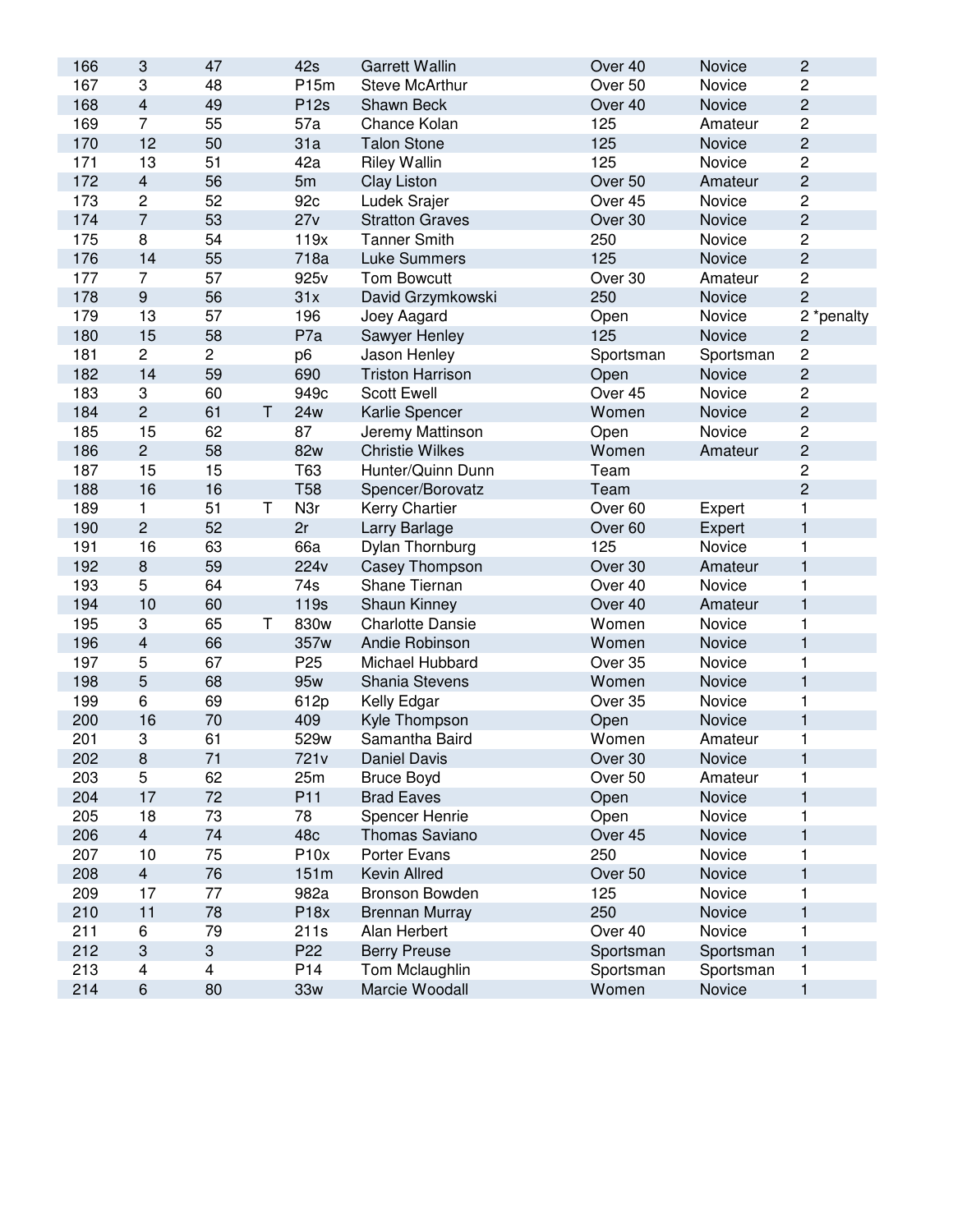|              | <b>Finish Order</b> |                |    |                   | <b>ATV Race</b>       |              |            |       |
|--------------|---------------------|----------------|----|-------------------|-----------------------|--------------|------------|-------|
| O/A          | Cls.                | Div.           |    | Rider #           | <b>Name</b>           | <b>Class</b> | <b>Div</b> | Loops |
|              |                     |                | T. | 1A                | <b>Brody Lovell</b>   | <b>ATV</b>   | A          | 2     |
| $\mathbf{2}$ | $\overline{2}$      | 2              |    | 325A              | Jace Penney           | <b>ATV</b>   | A          | 2     |
| 3            |                     |                |    | P <sub>23</sub> B | Jose Peve             | <b>ATV</b>   | B          | 2     |
| 4            | 2                   | $\overline{2}$ |    | P <sub>4</sub> B  | <b>Blain Thomas</b>   | <b>ATV</b>   | B          | 2     |
| 5            | 3                   | 3              |    | P7B               | Ethan Livingston      | <b>ATV</b>   | B          | 2     |
| 6            | 4                   | 4              |    | 624B              | Josh Levi             | <b>ATV</b>   | B          | 2     |
| 7            | 5                   | 5              |    | 31B               | <b>Anthony Busico</b> | <b>ATV</b>   | B          | 2     |
| 8            | 6                   | 6              |    | P <sub>5</sub> B  | <b>Steven Thomas</b>  | <b>ATV</b>   | B          | 2     |
| 9            | 7                   |                |    | 3B                | <b>Carssey Owen</b>   | <b>ATV</b>   | B          | 2     |
| 10           | 8                   | 8              |    | 312B              | Raymond Leighton      | <b>ATV</b>   | В          | 2     |
| 11           | 9                   | 9              |    | 29B               | Jerry Nelson          | <b>ATV</b>   | B          | 2     |
| 12           | 10                  | 10             |    | p <sub>5B</sub>   | D'Raye Penney         | <b>ATV</b>   | B          | 2     |
| 13           | 3                   | 3              |    | 2A                | Chris Brigman         | <b>ATV</b>   | A          | 2     |
| 14           | 11                  | 11             |    | 272B              | Les Howard            | <b>ATV</b>   | B          |       |

|     | <b>Finish Order</b> |      |  |                 | <b>UTV Race</b> |              |     |       |
|-----|---------------------|------|--|-----------------|-----------------|--------------|-----|-------|
| O/A | Cls.                | Div. |  | Rider # Name    |                 | <b>Class</b> | Div | Loops |
|     |                     |      |  | E <sub>1u</sub> | Mark Lungreen   | UTV          |     | 2     |
|     | 2                   |      |  | 83u             | Rob Peterson    | UTV          |     | 2     |
| 3   | 3                   |      |  | E9u             | Keith Rossberg  | UTV          |     | 2     |
| 4   | 4                   |      |  | E4u             | Robert Loader   | UTV          |     |       |
| 5   | 5                   |      |  | 31u             | Jim Hamilton    | UTV          |     | 2     |
| 6   | 6                   |      |  | E11u            | Andy Voravong   | UTV          |     |       |

|                | <b>Finish Order</b>     |                |        |                 | <b>Mini Race</b>         |              |            |                         |
|----------------|-------------------------|----------------|--------|-----------------|--------------------------|--------------|------------|-------------------------|
| O/A            | Cls.                    | Div.           |        | Rider #         | <b>Name</b>              | <b>Class</b> | <b>Div</b> | Loops                   |
| 1              | 1                       | $\mathbf{1}$   | T      | 1j              | <b>Braydon Bland</b>     | 85           | Expert     | 5                       |
| 2              | 2                       | 2              | T      | 7j              | <b>Tyler Lynn</b>        | 85           | Expert     | 5                       |
| 3              | 3                       | 3              | T      | 66j             | <b>Burke Barnes</b>      | 85           | Expert     | 5                       |
| 4              | 4                       | 4              |        | 5j              | Benji Knight             | 85           | Expert     | 5                       |
| 5              | 5                       | 5              |        | 3j              | Jagger Wanlass           | 85           | Expert     | 5                       |
| 6              | 6                       | 6              |        | 8j              | <b>Austin Phillips</b>   | 85           | Expert     | 5                       |
| $\overline{7}$ | $\overline{7}$          | $\overline{7}$ |        | 29j             | <b>Dillon Holmes</b>     | 85           | Expert     | 5                       |
| 8              | 1                       | $\mathbf{1}$   | Τ      | 9j              | <b>Karson Thomas</b>     | 85           | Amateur    | 5                       |
| 9              | $\overline{c}$          | $\overline{c}$ | T.     | 58j             | Gavin Siegismund         | 85           | Amateur    | 5                       |
| 10             | 8                       | 8              |        | E <sub>1j</sub> | Jaxon Bogh               | 85           | Expert     | 5                       |
| 11             | 1                       | 1              | T.     | 21j             | <b>Tyson Shurtz</b>      | 85           | Novice     | 5                       |
| 12             | 3                       | 3              | T      | 17j             | <b>Tanner Adams</b>      | 85           | Amateur    | 5                       |
| 13             | $\overline{\mathbf{4}}$ | 4              |        | 11j             | Daemon Woolslayer        | 85           | Amateur    | 5                       |
| 14             | $\overline{2}$          | $\overline{2}$ | T      | 359j            | Keaton Bentley           | 85           | Novice     | 4                       |
| 15             | 5                       | 5              |        | 14j             | Jarett Knuteson          | 85           | Amateur    | $\overline{\mathbf{4}}$ |
| 16             | 1                       | 6              | Τ      | A3W             | <b>Tayler Allred</b>     | Mini Wom     | Amateur    | 4                       |
| 17             | 3                       | 3              | T      | 416j            | <b>Kael Slivers</b>      | 85           | Novice     | 4                       |
| 18             | 4                       | 4              | Т      | 163j            | <b>Dylan Pincock</b>     | 85           | Novice     | 4                       |
| 19             | $\overline{c}$          | $\overline{7}$ | $\top$ | 1W              | Darcie Spencer           | Mini Wom     | Amateur    | $\overline{\mathbf{4}}$ |
| 20             | 5                       | 5              | Τ      | 222j            | Jaxton Hampton           | 85           | Novice     | 4                       |
| 21             | 6                       | 6              | T      | 19j             | <b>Talon Gottfredson</b> | 85           | Novice     | $\overline{4}$          |
| 22             | 6                       | 8              |        | A <sub>2j</sub> | Mathew Legg              | 85           | Amateur    | 4                       |
| 23             | 3                       | 9              |        | 112W            | <b>Rachel Stout</b>      | Mini Wom     | Amateur    | $\overline{\mathbf{4}}$ |
| 24             | 7                       | 10             |        | 147j            | Rebecca Stout            | 85           | Amateur    | 4                       |
| 25             | $\overline{\mathbf{4}}$ | 11             |        | 6W              | <b>Bailey Barnes</b>     | Mini Wom     | Amateur    | $\overline{\mathbf{4}}$ |
| 26             | 7                       | 7              | Т      | 44 <sub>j</sub> | Dax Headridk             | 85           | Novice     | 4                       |
| 27             | 8                       | 12             |        | 27j             | <b>Trent Pittard</b>     | 85           | Amateur    | 4                       |
| 28             | 8                       | 8              |        | 86j             | <b>Garrett Robinson</b>  | 85           | Novice     | 4                       |
| 29             | $\mathbf{1}$            | $\mathbf{1}$   | Τ      | 3A              | <b>Jack Anderson</b>     | 65 A         |            | $\overline{\mathbf{4}}$ |
| 30             | 9                       | 9              |        | 641i            | Corbin Lucero            | 85           | Novice     | 4                       |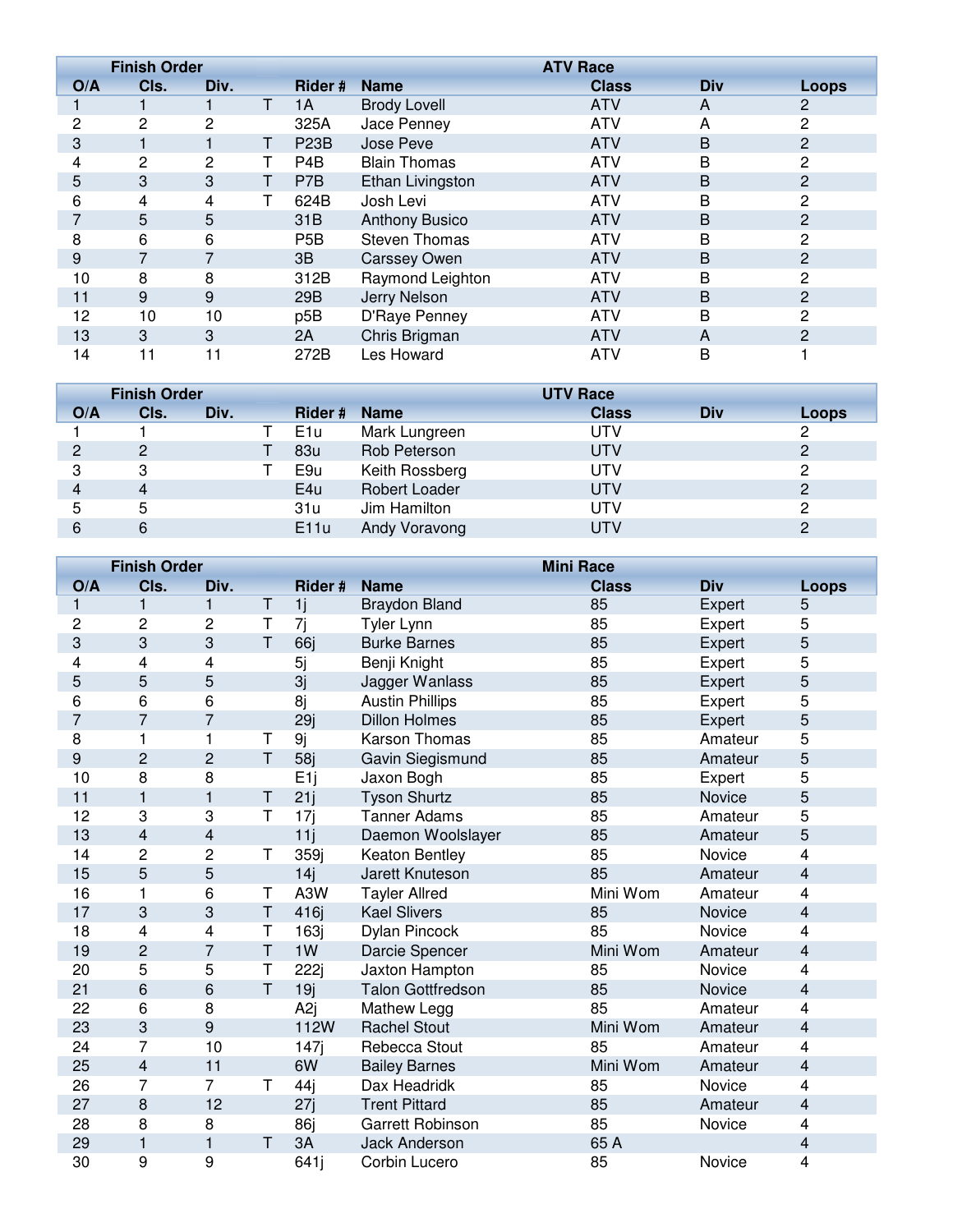| 31 | 5                       | 13             |   | 2W              | <b>Taylor Phillips</b> | Mini Wom    | Amateur | 4                       |
|----|-------------------------|----------------|---|-----------------|------------------------|-------------|---------|-------------------------|
| 32 | 1                       | 10             | Τ | 29W             | DesaRae Law            | Mini Wom    | Novice  | 4                       |
| 33 | 10                      | 11             |   | 50j             | Swade Jorgensen        | 85          | Novice  | 4                       |
| 34 | 11                      | 12             |   | 713j            | Collin Wahlberg        | 85          | Novice  | 4                       |
| 35 | 12                      | 13             |   | 593j            | Holden Mosher          | 85          | Novice  | $\overline{\mathbf{4}}$ |
| 36 | 13                      | 14             |   | 61j             | Daven Slivers          | 85          | Novice  | 4                       |
| 37 | 6                       | 14             |   | 5W              | Chelsea Jensen         | Mini Wom    | Amateur | 4                       |
| 38 | 14                      | 15             |   | 33j             | Mason Arko             | 85          | Novice  | 3                       |
| 39 | 15                      | 16             |   | 42j             | Caleb Wallin           | 85          | Novice  | 3                       |
| 40 | $\overline{c}$          | 17             | Τ | 27W             | <b>Bailee Lucas</b>    | Mini Wom    | Novice  | 3                       |
| 41 | 3                       | 18             | T | <b>13W</b>      | Mandy Steadman         | Mini Wom    | Novice  | 3                       |
| 42 | $\overline{\mathbf{4}}$ | 19             | Τ | 210W            | <b>Bailee Anderson</b> | Mini Wom    | Novice  | 3                       |
| 43 | $\overline{2}$          | $\overline{2}$ | T | 6A              | Cedar Gasser           | 65 A        |         | 3                       |
| 44 | 16                      | 20             |   | 46j             | <b>Dillon Headrick</b> | 85          | Novice  | 3                       |
| 45 | 3                       | 3              | T | 50A             | Easton Jorgensen       | 65 A        |         | 3                       |
| 46 | 4                       | 4              |   | 13A             | Kaden Payton           | 65 A        |         | 3                       |
| 47 | 5                       | 21             |   | 66W             | Jaquel Bennett         | Mini Wom    | Novice  | 3                       |
| 48 | 6                       | 22             |   | 24W             | Maddy Keller           | Mini Wom    | Novice  | 3                       |
| 49 | $\overline{7}$          | 23             |   | 38W             | <b>Hilary Nelson</b>   | Mini Wom    | Novice  | 3                       |
| 50 | 8                       | 24             |   | 33W             | Emilee Wahlberg        | Mini Wom    | Novice  | 3                       |
| 51 | 9                       | 25             |   | 80W             | Kaeley Steadman        | Mini Wom    | Novice  | 3                       |
| 52 | 10                      | 26             |   | 222W            | Carly Thompson         | Mini Wom    | Novice  | 2                       |
| 53 | 11                      | 27             |   | 99W             | Grace Zink             | Mini Wom    | Novice  | $\overline{c}$          |
| 54 | 17                      | 28             |   | 64j             | <b>Jaxton Crockett</b> | 85          | Novice  | $\overline{c}$          |
| 55 | $\mathbf{1}$            | $\mathbf{1}$   | T | 813g            | Ty Woolslayer          | Powder Puff |         | $\overline{c}$          |
| 56 | 12                      | 29             |   | 423W            | <b>Teresa Sorenson</b> | Mini Wom    | Novice  | 2                       |
| 57 | 18                      | 30             |   | P <sub>2j</sub> | Wyatt Jonson           | 85          | Novice  | $\overline{c}$          |
| 58 | 5                       | 5              |   | 711A            | Kaden Harmon           | 65 A        |         | $\overline{c}$          |
| 59 | 1                       | 6              | T | 111B            | <b>Aaron Rhodes</b>    | 65 B        |         | $\mathbf{1}$            |

|   | <b>Peewee Race</b>      |              |
|---|-------------------------|--------------|
|   | <b>Name</b>             | <b>Class</b> |
| T | <b>Hunter Landers</b>   | Peewee       |
|   | Jace Bennett            | Peewee       |
| Τ | <b>Grady Ballow</b>     | Peewee       |
| Т | <b>Carson Coles</b>     | Peewee       |
|   | <b>Taylor Davis</b>     | Peewee       |
| Т | <b>Trevor Whipkey</b>   | Peewee       |
| Τ | Darien Levi             | Peewee       |
|   | Ethan Steadman          | Peewee       |
| Τ | Ivan McBee              | Peewee       |
| Т | <b>Tucker Stiehl</b>    | Peewee       |
| Т | Cayman Sanchez          | Peewee       |
| T | Royce Jenkins           | Peewee       |
| Т | Sean Sutton             | Peewee       |
|   | Kalie Whitlock          | Peewee       |
| Τ | Kaden Whitlock          | Peewee       |
|   | David Garnen            | Peewee       |
| Τ | <b>Shandon Millett</b>  | Peewee       |
| Т | Ethan Herr              | Peewee       |
| Т | <b>Crux Howard</b>      | Peewee       |
|   | Powell Brewster         | Peewee       |
| Τ | <b>Tyson Reaves</b>     | Peewee       |
|   | <b>Cruz McCaffrey</b>   | Peewee       |
| Τ | Kasen Jorgensen         | Peewee       |
| Т | Kea Sisovehn            | Peewee       |
| Т | Kole Edgar              | Peewee       |
| Т | <b>Carter Stanfield</b> | Peewee       |